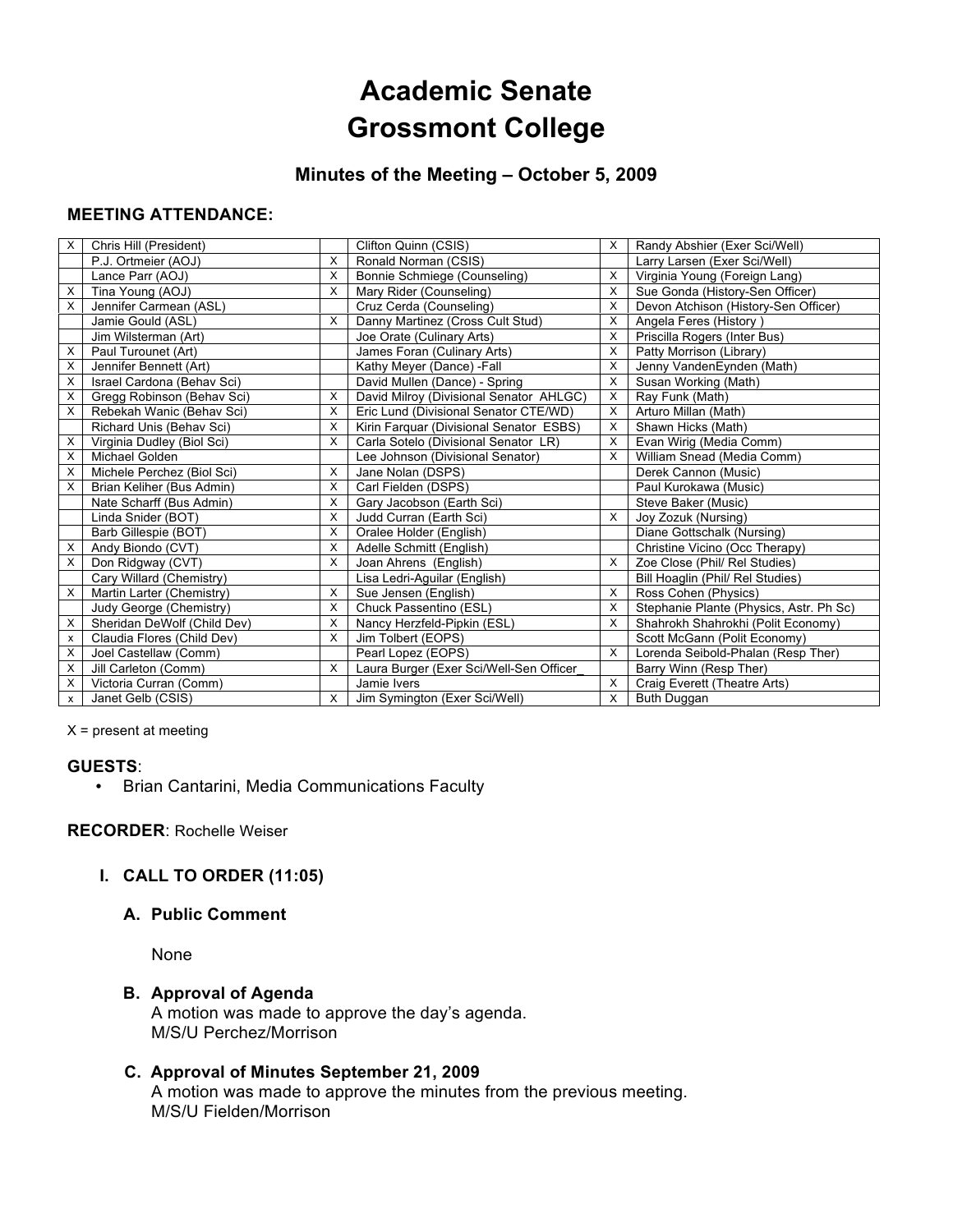#### **II. PRESIDENT'S REPORT**

#### **A. Announcements**

Chris began by welcoming everyone. She then introduced Stephen Harvey, campus photographer, and announced he would be taking pictures during the meeting to be used to update the Senate website. She then reminded the Senators to please pick up a copy of the Senate Rostrum, a publication of the State Academic Senate, available at the back of the room and noted copies would be available to those not at the meeting in their faculty mailboxes. Mary Rider, Transfer Center Coordinator, give a quick reminder about College Fair Day, Wednesday October 7, 2009. Mary encouraged faculty to wear T-shirts from their alma mater or pins saying "Ask Me Where I Graduated" to encourage students to ask about transfer opportunities.

#### **B. Introduction of new Part-time Senators**

Chris introduced the six new Part-time Divisional Senators, they are; David Milroy-Arts, Humanistic Languages, Global Communications; Eric Lund-Career/Technical Education and Workforce Development; Kirin Farquar-English, Social and Behavioral Sciences; Carla Sotelo-Learning Resources; Lee Johnson-Math, Natural Sciences, Exercise Science and Wellness. Chris announced that Allen Chu had been elected to the position for Student Services, but due to budget cuts Student Services no longer has part-time faculty. Chris also introduced Brian Cantorini, who was a candidate for Divisional Senator and was attending as a guest. Chris reminded all Senators to please sign-in on the attendance sheets.

#### **C. Discussion of Faculty Evaluation Form**

Chris began by presenting the Faculty Evaluation Form document. She noted that Beth Smith as Tenure Review Coordinator wanted to present the document to the Senate for discussion of sections of the document that are unclear. She mentioned that one part of the form that seems to be inconsistent is the statement at the bottom. It asks if a faculty member meets the standards of the institution (presumably a yes or no question), yet provides a 1-5 scale on which to answer.

Discussion followed regarding interpretation of the questions, what the standards are (perhaps the statements are vague on purpose), the interpretation of the statement, that this document doesn't relate well to online courses. Some suggestions made were; utilize a rubric, clarify the last sentence, rearrange form, utilize a scale for the items at the beginning of the form, be able to utilize fractions, clarify statement.

A motion was made to form a task force to review the Faculty Evaluation Form and make recommendations for the Academic Senate. More discussion occurred regarding who would participate in this process; senate representatives from Grossmont and Cuyamaca, AFT, online courses, and Instructional Deans.

Chris called for the question on the motion to form a task force to review the Faculty Evaluation Form and make recommendations for the Academic Senate.

M/S/P Curran/Burger 1 abstention

Chris then asked for those interested in serving on the task force to please raise their hands; Lorenda Seibold-Phalan, Janet Gelb, Adelle Schmitt, Craig Everett, Victoria Curran, Martin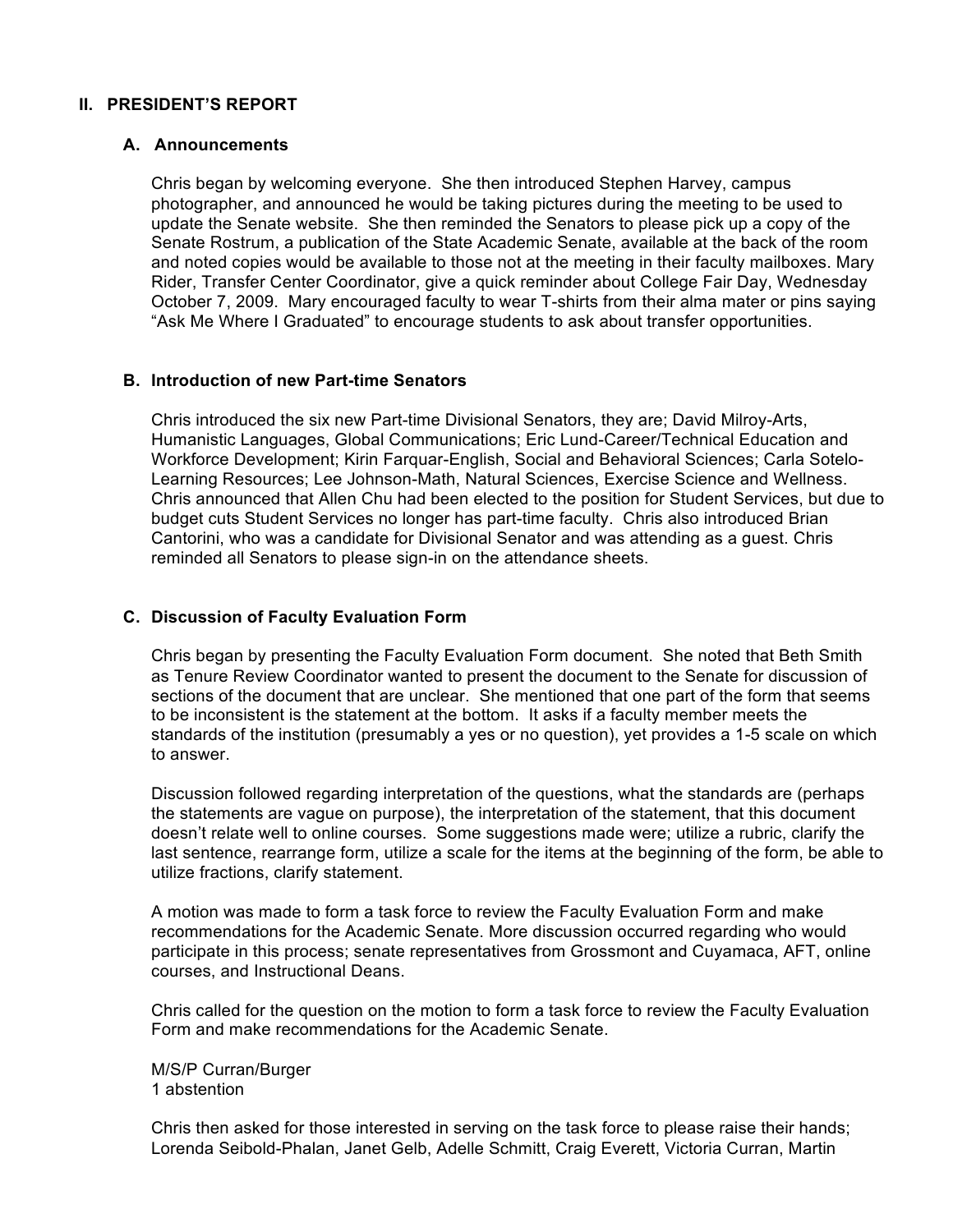Larter, Greg Robinson, William Snead, Paul Turounet, Angela Feres. Chris closed by saying if anyone else is interested in serving on the task force, or if anyone had anymore recommendations on who should be involved with the process, please contact her.

#### **D. Conserving Resources-Instructional Section**

Chris began by reviewing the "Standards of Good Practice for Conserving Resources" document. Chris reported the changes that were made to the document and the items that were reviewed with Chancellor Miles. Chris then requested recommendations for an Instructional Section of the document. Some of the items mentioned were; shutting off computers and overhead projectors at night, utilizing blackboard for assignment handouts, utilizing more e-mail communication with students, keeping doors closed, using natural light in classrooms, back-toback printing, tests online, homework in electronic form, consider online courses or hybrid courses, consider length of course requirement, recycling bins in all rooms on campus, recycling for dry erase markers and ink cartridges, putting class, district and curriculum forms online, for faculty; utilizing group voice mail, e-mail and web advisor for reminders.

On a related note, Chris reminded faculty members that they must turn in their census rosters on time. Our financial aid process is negatively affected by delinquencies. Those present discussed various options for providing multiple reminders to faculty to do so.

In addition, it was brought up that part-time faculty often do not maintain a Grossmont e-mail address nor check it frequently because of the amount of spam e-mail. It was noted that faculty can have their Grossmont e-mail forwarded to a preferred user account and it was suggested that the Academic Senate Part-Time Faculty Committee develop a plan to communicate this option to part-time faculty.

## **E. AP4045 – Affordable Educational Materials**

Chris began by reviewing BP4045 and the recommendations that the Academic Senate had made for changes to the document. Chris then reported that the chancellor's suggestion for AP4045 would be to simply state that each group involved in purchasing or using educational materials (i.e. the bookstore, Academic Senate, Classified Senate, etc.) would annually establish guidelines that they would share.

Discussion followed regarding textbooks and the ability to use older, less expensive textbooks. Chris referred the discussion to Sue Gonda, Curriculum Committee co-chair. Sue commented she would do research on articulation of older textbooks and how other schools handle the articulation requirement on older texts. Much discussion occurred regarding representative textbooks, what is required for a class outline, and what can be used in the class. The group agreed more clarification was needed on representative textbooks and what is acceptable.

#### **III. COMMITTEE REPORTS**

**None**

#### **IV. ACTION ITEMS**

#### **A. 2010-2016 Strategic Plan (http://www.grossmont.edu/intranet/strategicReport/default.htm)**

Chris entertained a motion to approve the 2010-2016 Strategic Plan.